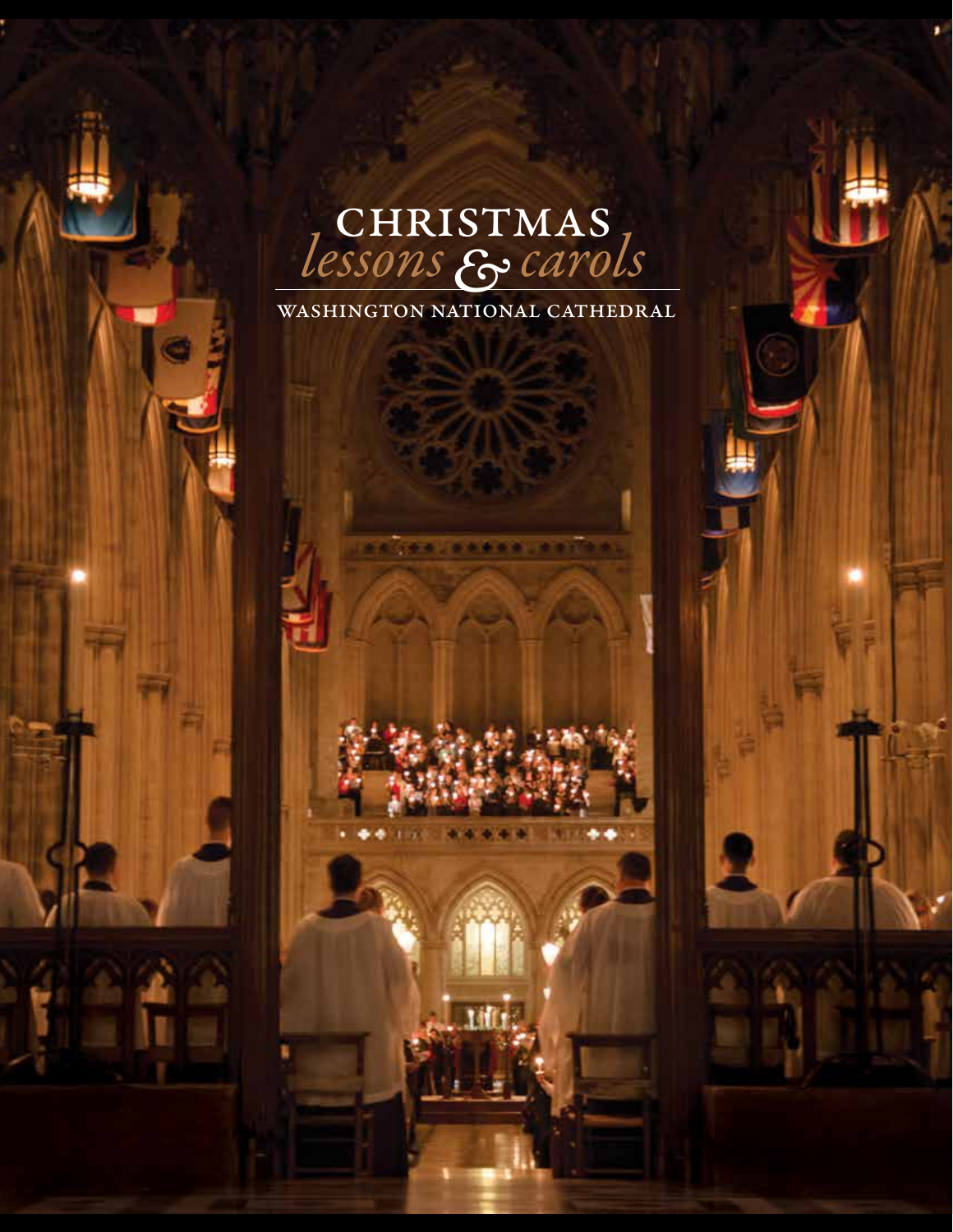Dear friends,

Merry Christmas! We're so glad you've joined us here for a Cathedral Christmas. Please know that the doors of this Cathedral are always open to you, and that everyone has a home here in this house of prayer for all people.

During this busy time of year, I sometimes wonder what draws people to church, especially for those who rarely or never go to church for the rest of the year. There are so many demands on our time, and the places we go or the people we visit say something about what's important. So why do churches tug on our heartstrings at this time of year?

The Christmas story, at its core, is about that moment in time when God chose to dwell among us. In the church, we call it the Incarnation. Christmas is about that moment when God came closest to us, when the veil between heaven and earth slipped away and we could see and touch the very face of God.

I think churches are the same way, or at least we try to be. In this glorious Cathedral, where the majestic space draws our eyes toward Heaven, we get a glimpse of that moment when God comes close. If you pause for a moment, you can feel the same sense of the incarnate God, Emmanuel, God with us. This is a place where God feels close. Maybe that's why you're here, in this Cathedral, this Christmas.

However you got here or whatever drew you here, thank you for letting us share that experience with you, and for joining us to encounter God anew at Christmas. My prayer is that in this moment, as we journey to Bethlehem, that you will feel the touch of God upon your heart. After the holiday hustle and bustle is over, know that the Cathedral is open to you as a place where the wonder of Christmas remains, where you can meet and know God.

From all of us here at the Cathedral, have a joyous holiday, a wonderful new year, and we hope to see you again soon.

RHAHOLietty

The Very Reverend Randolph Marshall Hollerith *Dean, Washington National Cathedral*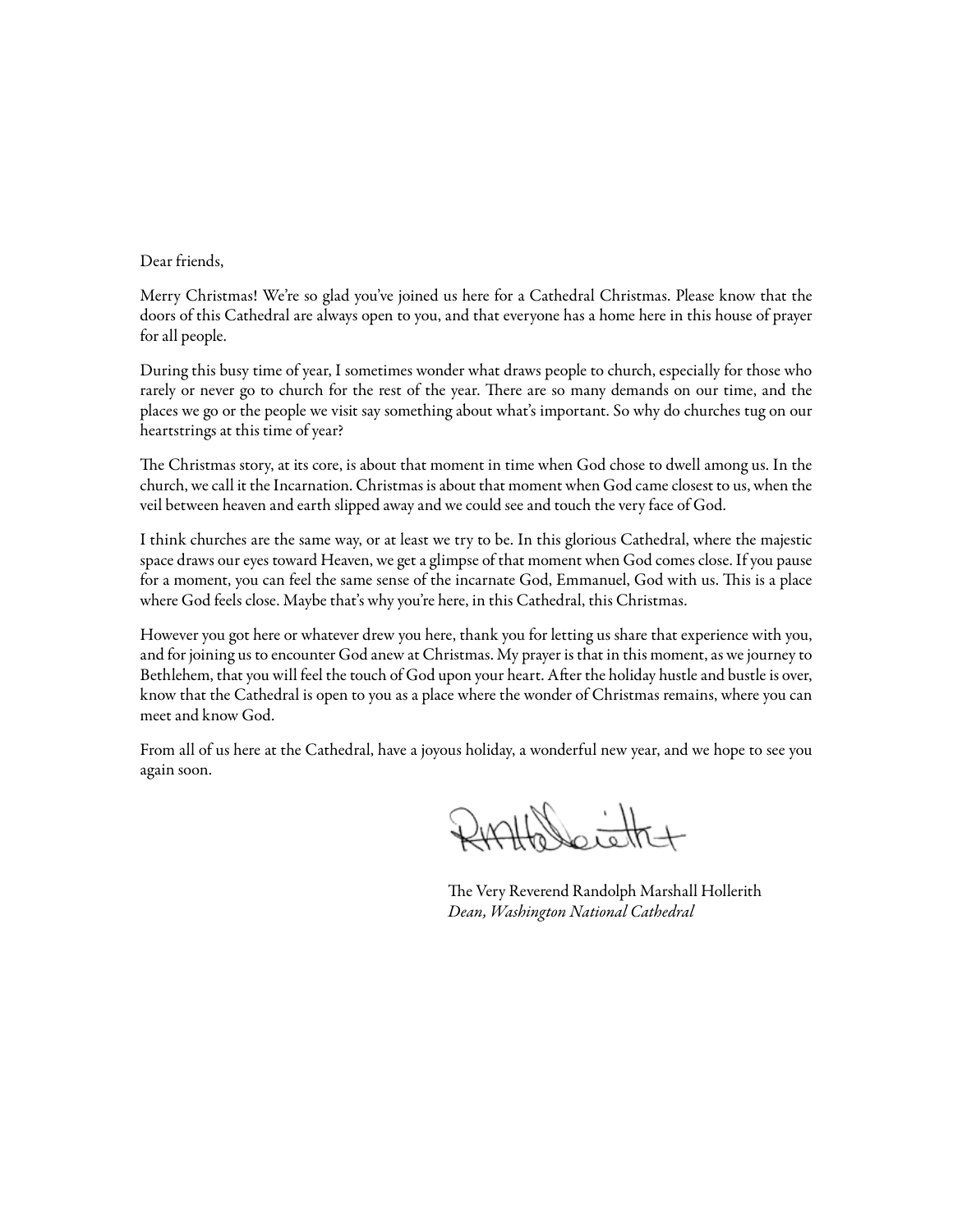

# CHRISTMAS Lessons *&* Carols december 23 *&* 24, 2018 • 6:00 p.m.

*The people's responses are in* bold.

# carillon prelude

*Novena di Natale per campagne* Nino Rota (1911-1979)

*Lili Fantasi over den Yndigst Rose* Ann-Kirstine Christiansen (b. 1965) *Chorale prelude on "There is a rose"* Koen Cosset (b. 1963) *Winter, from Almanac for Bells* Aaron David Miller (b. 1972) *Pastoral Symphony,* from *Messiah* Georg Frideric Handel (1685-1759); arr. Edward Nassor (b. 1957) *O come, all ye faithful Adeste fideles*;arr. E. Nassor *O little town of Bethlehem St. Louis*;arr. Milford Myhre (b. 1931) *Paraphrase on "Gloria in Excelsis" for carillon* Specific Section Sjef van Balkom (1922-2004) *God rest ye merry, gentlemen God Rest You Merry*;arr. M. Myhre *Hark! the herald angels sing Mendelssohn*; arr. Albert C. Gerken (b. 1938) *Silent night Stille Nacht*;arr. Frank P. Law (1918-1985)

# organ prelude

*In dulci jubilo,* BWV 729 Johann Sebastian Bach (1685-1750) *Wie schön leuchtet der Morgenstern*, BuxWV 223 Dieterich Buxtehude (c. 1637–1707) *Christmas Suite* Gilbert Martin (b. 1941) *Bring a torch, Jeanette Isabella* (1945-1989) *Fantasia on "Greensleeves",* Op. 1131 Carson Cooman (b. 1982) *Partita on "Adeste fideles"* Charles Callahan (b. 1951)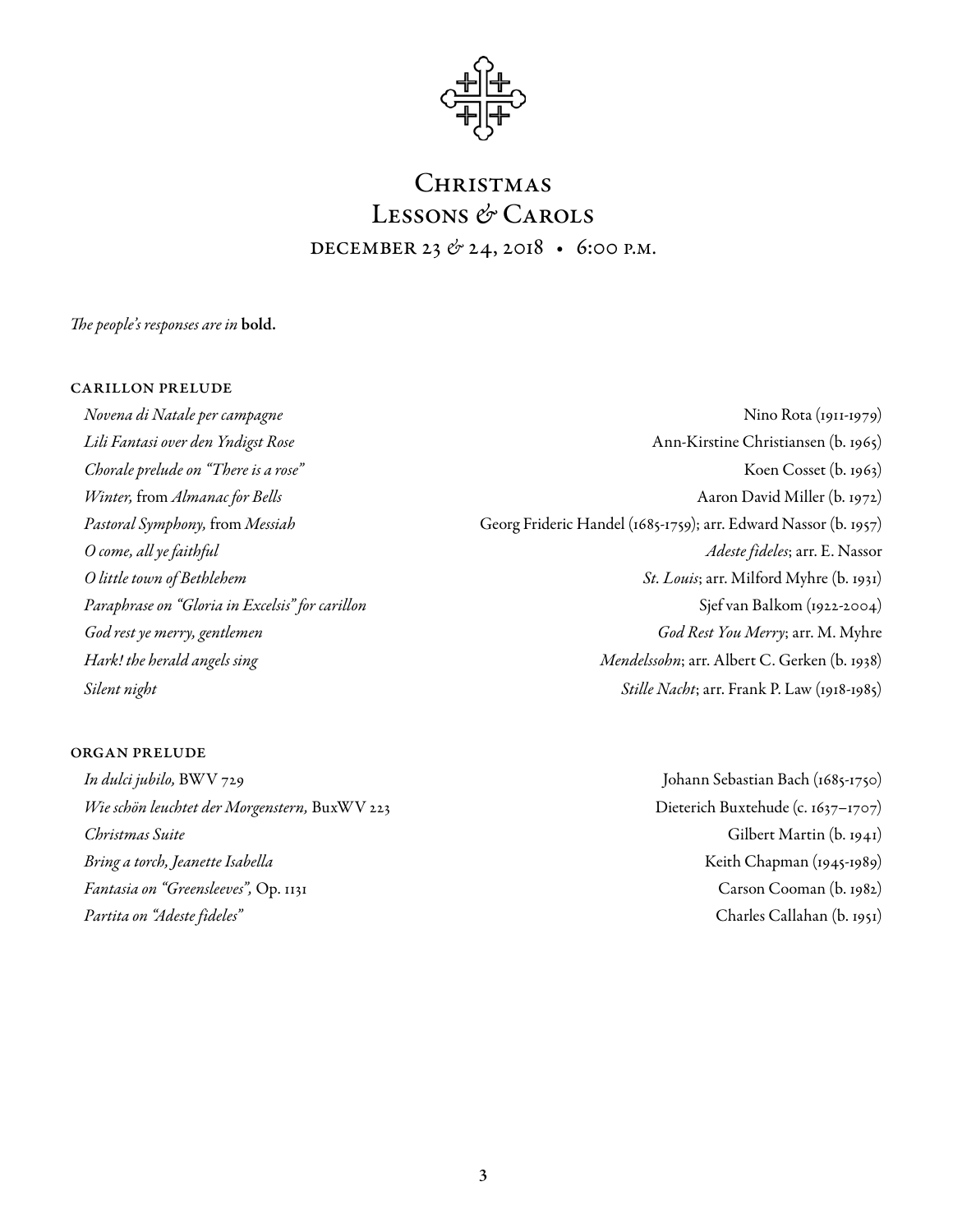# hymn at the procession

*Once in royal David's city Irby*

*The first two stanzas are sung by the choir.*

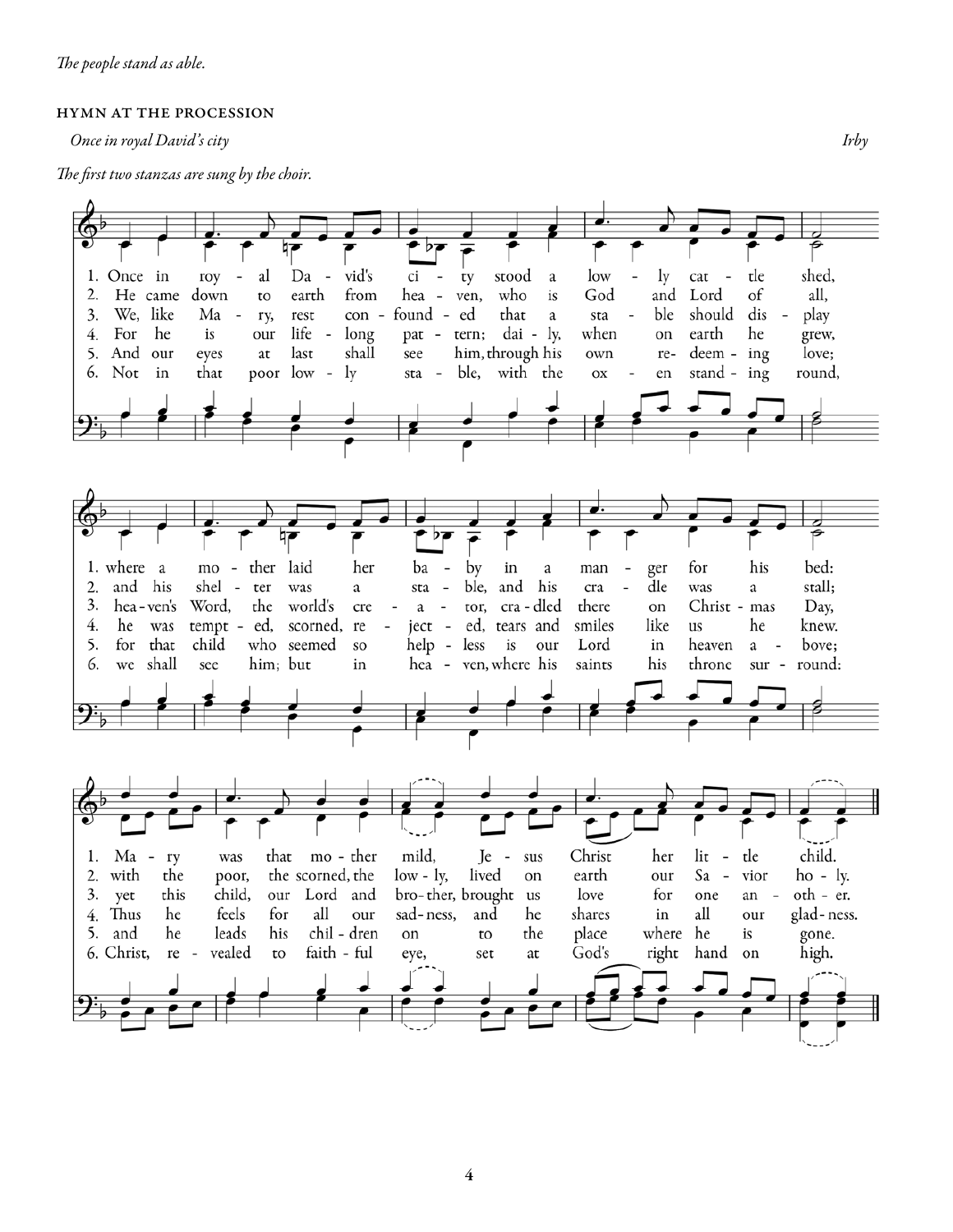# the acclamation of the nativity

| Officiant | The people who walked in darkness                        |
|-----------|----------------------------------------------------------|
| People    | have seen a great light.                                 |
| Officiant | For to us a child is born,                               |
| People    | to us a Son is given.                                    |
| Officiant | His name will be called Wonderful Counselor, Mighty God, |
| People    | the Everlasting Father, the Prince of Peace.             |
| Officiant | Glory to God in the highest,                             |
| People    | and peace to God's people on earth.                      |

# the bidding prayer

Dear People of God: In this Christmas Season, let it be our duty and delight to hear once more the message of the Angels, to go to Bethlehem and see the Son of God lying in a manger.

Let us hear and heed in Holy Scripture the story of God's loving purpose from the time of our rebellion against him until the glorious redemption brought to us by his holy Child Jesus, and let us make this Cathedral Church, dedicated to the Apostles Peter and Paul, glad with our carols of praise.

But first, let us pray for the needs of his whole world, for peace and justice on earth, for the unity and mission of the Church for which he died, and especially for his Church in our country and in this city of Washington.

And because he particularly loves them, let us remember in his name the poor and helpless, the cold, the hungry, and the oppressed, the sick and those who mourn, the lonely and unloved, the aged and little children, as well as all those who do not know and love the Lord Jesus Christ.

Finally, let us remember before God his pure and lowly Mother, and that whole multitude which no one can number, whose hope was in the Word made flesh, and with whom, in Jesus, we are one for evermore.

And now, to sum up all these petitions, let us pray in the words which Christ himself has taught us, saying:

Notre Père…, Padre nuestro…, Vater unser…,

Our Father, who art in heaven, hallowed be thy Name, thy kingdom come, thy will be done, on earth as it is in heaven. Give us this day our daily bread. And forgive us our trespasses, as we forgive those who trespass against us. And lead us not into temptation, but deliver us from evil. For thine is the kingdom, and the power, and the glory, for ever and ever. Amen.

*Officiant* The Almighty God bless us with his grace; Christ give us the joys of everlasting life; and to the fellowship of the citizens above, may the King of Angels bring us all.

*People* Amen.

*The people are seated.*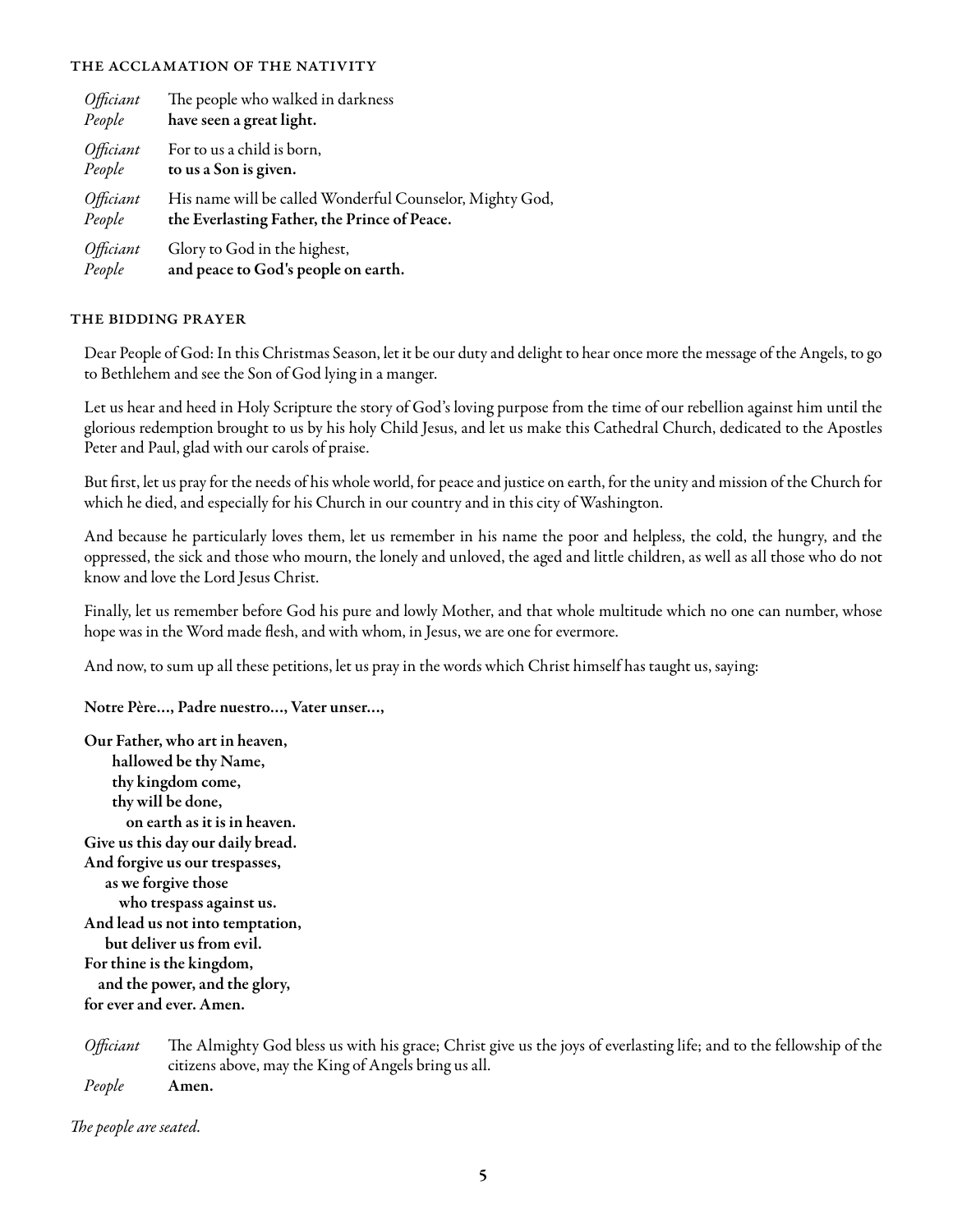# THE FIRST LESSON • GENESIS 3:1-22

# *Adam and Eve rebel against God and are cast out of the Garden of Eden*

Now the serpent was more crafty than any other wild animal that the Lord God had made. He said to the woman, "Did God say, 'You shall not eat from any tree in the garden'?" The woman said to the serpent, "We may eat of the fruit of the trees in the garden; but God said, 'You shall not eat of the fruit of the tree that is in the middle of the garden, nor shall you touch it, or you shall die.'" But the serpent said to the woman, "You will not die; for God knows that when you eat of it your eyes will be opened, and you will be like God, knowing good and evil." So when the woman saw that the tree was good for food, and that it was a delight to the eyes, and that the tree was to be desired to make one wise, she took of its fruit and ate; and she also gave some to her husband, who was with her, and he ate. Then the eyes of both were opened, and they knew that they were naked; and they sewed fig leaves together and made loincloths for themselves. They heard the sound of the Lord God walking in the garden at the time of the evening breeze, and the man and his wife hid themselves from the presence of the Lord God among the trees of the garden. But the Lord God called to the man, and said to him, "Where are you?" He said, "I heard the sound of you in the garden, and I was afraid, because I was naked; and I hid myself." He said, "Who told you that you were naked? Have you eaten from the tree of which I commanded you not to eat?" The man said, "The woman whom you gave to be with me, she gave me fruit from the tree, and I ate."

Then the Lord God said to the woman, "What is this that you have done?" The woman said, "The serpent tricked me, and I ate." The Lord God said to the serpent, "Because you have done this, cursed are you among all animals and among all wild creatures; upon your belly you shall go, and dust you shall eat all the days of your life. I will put enmity between you and the woman,and between your offspring and hers; he will strike your head, and you will strike his heel." To the woman he said, "I will greatly increase your pangs in childbearing; in pain you shall bring forth children, yet your desire shall be for your husband, and he shall rule over you."

And to the man he said, "Because you have listened to the voice of your wife, and have eaten of the tree about which I commanded you, 'You shall not eat of it,'cursed is the ground because of you; in toil you shall eat of it all the days of your life; thorns and thistles it shall bring forth for you; and you shall eat the plants of the field. By the sweat of your face you shall eat bread until you return to the ground, for out of it you were taken; you are dust, and to dust you shall return." The man named his wife Eve, because she was the mother of all who live. And the Lord God made garments of skins for the man and for his wife, and clothed them. Then the Lord God said, "See, the man has become like one of us, knowing good and evil; and now, he might reach out his hand and take also from the tree of life, and eat, and live for ever."

# **CAROL**

The tree of life my soul hath seen, Laden with fruit and always green: The trees of nature fruitless be Compared with Christ the apple tree.

His beauty doth all things excel: By faith I know, but ne'er can tell The glory which I now can see In Jesus Christ the apple tree.

For happiness I long have sought And pleasure dearly I have bought:

*(Divine Hymns or Spiritual Songs, 1784)*

*Jesus Christ the apple tree* Anthony Piccolo (b. 1946)

I missed of all; but now I see 'Tis found in Christ the apple tree.

I'm weary with my former toil; Here I will sit and rest awhile: Under the shadow I will be Of Jesus Christ the apple tree.

This fruit doth make my soul to thrive, It keeps my dying faith alive; Which makes my soul in haste to be With Jesus Christ the apple tree.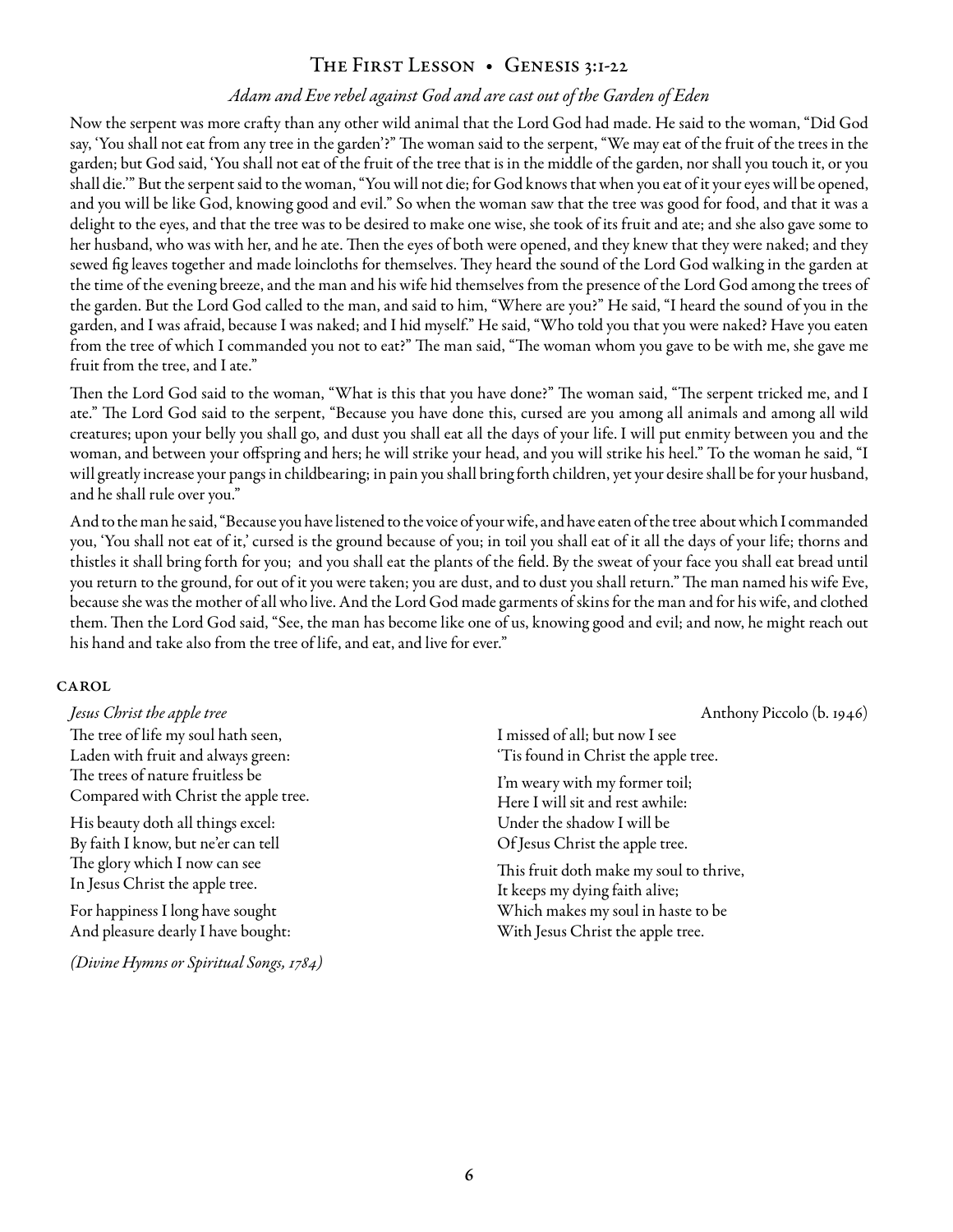# The Second Lesson • Isaiah 9:2, 6-7

# *The prophet foretells the coming of the Savior*

The people who walked in darkness have seen a great light; those who lived in a land of deep darkness—on them light has shined. For a child has been born for us, a son given to us; authority rests upon his shoulders; and he is named Wonderful Counselor, Mighty God, Everlasting Father, Prince of Peace. His authority shall grow continually,and there shall be endless peace for the throne of David and his kingdom. He will establish and uphold it with justice and with righteousness from this time onwards and for evermore. The zeal of the Lord of hosts will do this.

# CAROL

All this night shrill Chanticleer, Day's proclaiming trumpeter, Claps his wings and loudly cries, Mortals, mortals, wake and rise! See a wonder Heaven is under; From the earth is risen a Sun, Shines all night though day be done.

*(William H. Austin, 1587-1634) The people stand as able.*

## **HYMN**

*God rest you merry, gentlemen God Rest You Merry*

Wake, O earth, wake everything! Wake and hear the joy I bring; Wake and joy; for all this night Heaven and every twinkling light, All amazing still stand gazing Angels, Powers and all that be, Wake, and joy this Sun to see.

*Chanticleer* Richard Wayne Dirksen (1921-2003)

Hail, O Sun, O blessed Light, Sent into the world by night! Let thy rays and heavenly powers Shine in these dark souls of ours; For most duly Thou art truly God and Man we do confess: Hail, O Sun of Righteousness!

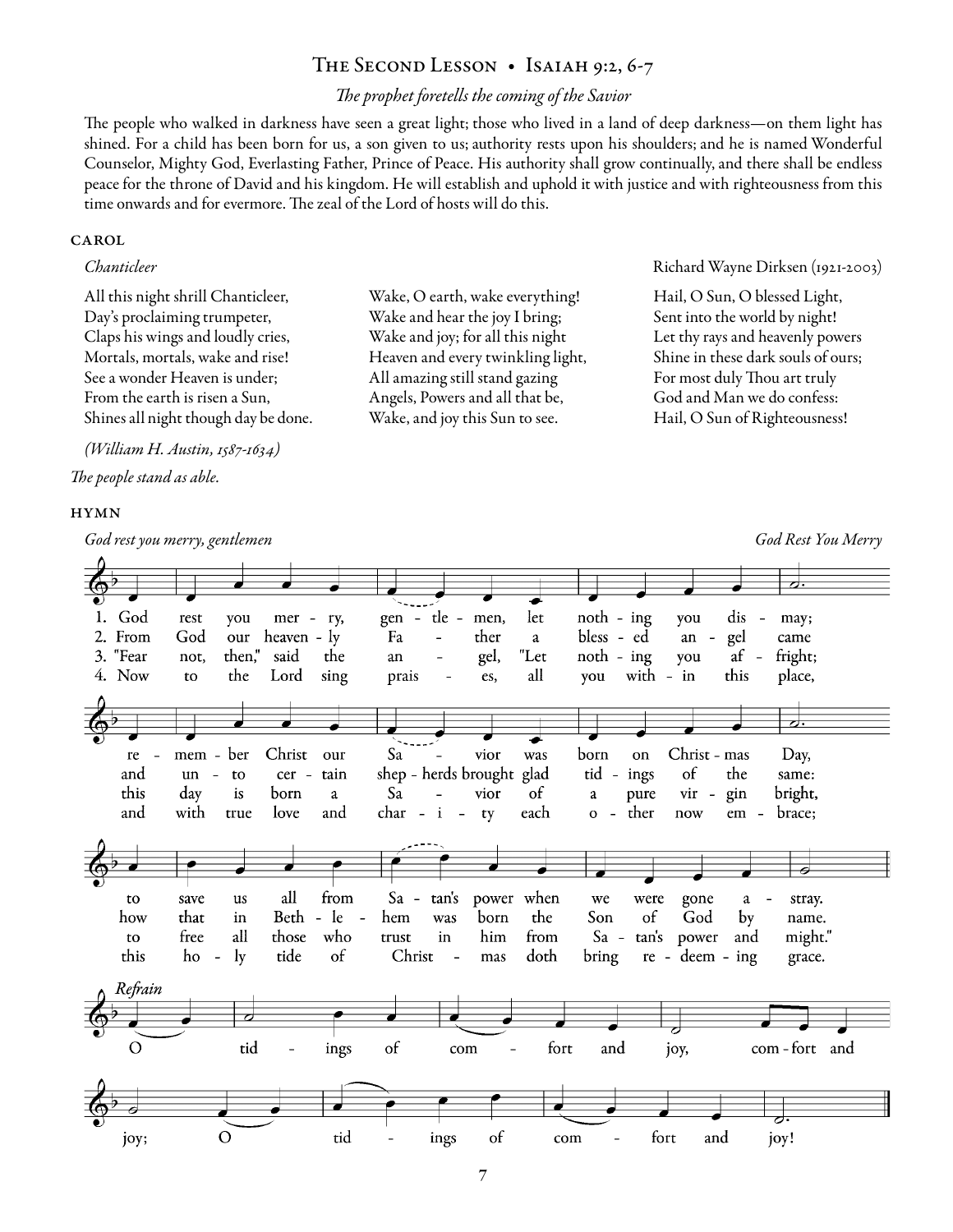# THE THIRD LESSON • LUKE 1:26-38

# *The Angel Gabriel announces to the Virgin Mary that she will bear the Son of the Most High*

In the sixth month the angel Gabriel was sent by God to a town in Galilee called Nazareth, to a virgin engaged to a man whose name was Joseph, of the house of David. The virgin's name was Mary. And the angel came to her and said, "Greetings, favored one! The Lord is with you." But she was much perplexed by his words and pondered what sort of greeting this might be. The angel said to her, "Do not be afraid, Mary, for you have found favor with God. And now, you will conceive in your womb and bear a son, and you will name him Jesus. He will be great, and will be called the Son of the Most High, and the Lord God will give to him the throne of his ancestor David. He will reign over the house of Jacob for ever, and of his kingdom there will be no end."

Mary said to the angel, "How can this be, since I am a virgin?" The angel said to her, "The Holy Spirit will come upon you, and the power of the Most High will overshadow you; therefore the child to be born will be holy; he will be called Son of God. And now, your relative Elizabeth in her old age has also conceived a son; and this is the sixth month for her who was said to be barren. For nothing will be impossible with God." Then Mary said, "Here am I, the servant of the Lord; let it be with me according to your word." Then the angel departed from her.

# **CAROL**

Of one that is so fair and bright *Velut maris stella,*  Brighter than the day is light, *Parens et puella:* I cry to thee, thou see to me, Lady pray thy Son for me, *Tam pia,* That I may come to thee. *Maria!*  All this world was forlorn *Eva peccatrice,*  Till our Lord was y-born *Dete genetrice.*  With 'ave' it went away Darkest night, and comes the day *Salutis;*  The well springeth out of thee. *Virtutis.* Lady, flow'r of ev'rything, *Rosa sine spina,*  Thou bare Jesu, Heaven's King, *Gratia divina:*  Of all thou bear'st the prize, Lady, queen of paradise *Electa:* Maid mild, mother *es Effecta.*

*(Anonymous, c. 1300)*

*The people stand as able.*

*Hymn to the Virgin* **Benjamin Britten (1913-1976) Benjamin Britten (1913-1976**)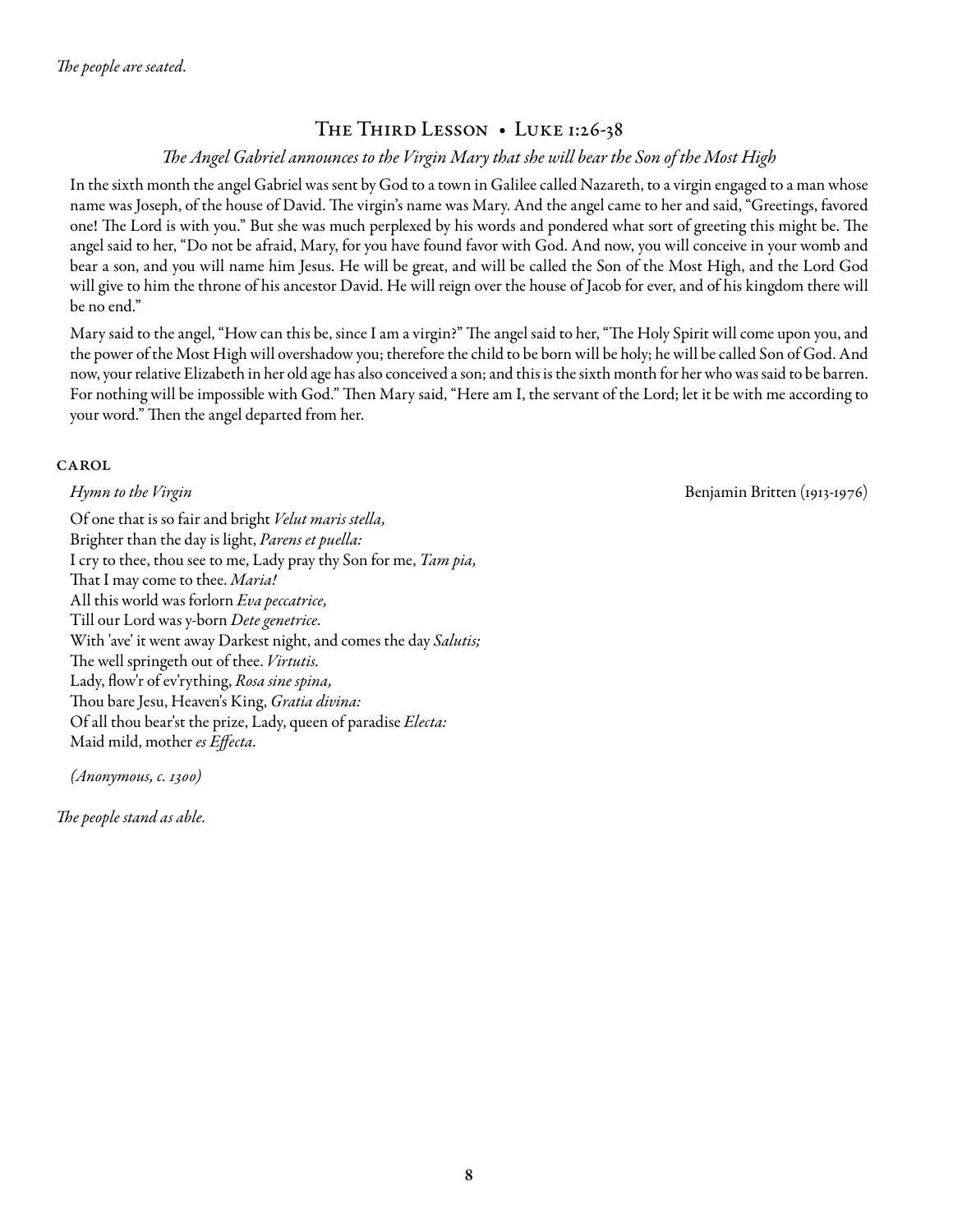#### **HYMN**

*Angels we have heard on high Gloria* 

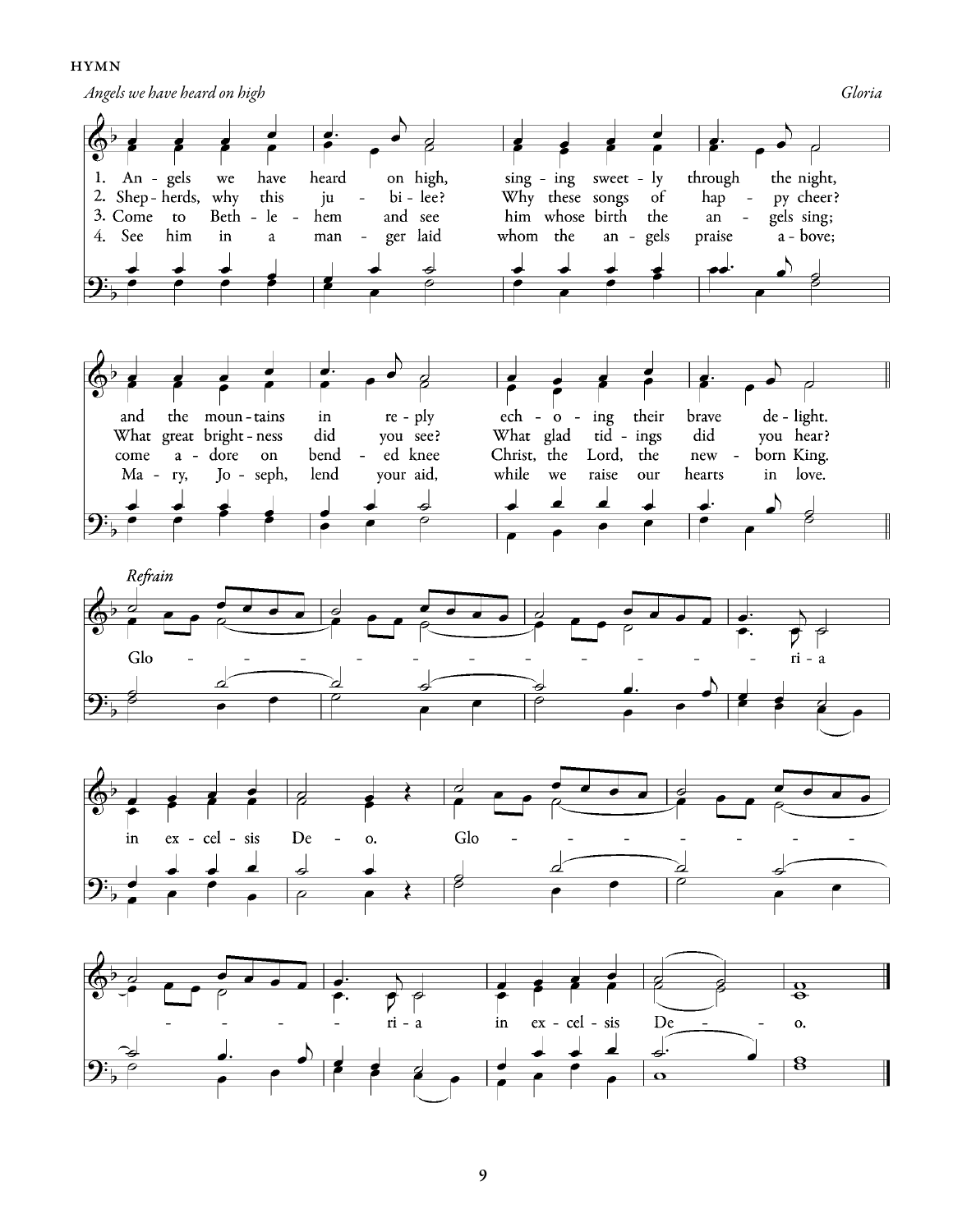# The Fourth Lesson • Luke 2:1-7

*The birth of Jesus*

In those days a decree went out from Emperor Augustus that all the world should be registered. This was the first registration and was taken while Quirinius was governor of Syria. All went to their own towns to be registered. Joseph also went from the town of Nazareth in Galilee to Judea, to the city of David called Bethlehem, because he was descended from the house and family of David. He went to be registered with Mary, to whom he was engaged and who was expecting a child. While they were there, the time came for her to deliver her child. And she gave birth to her firstborn son and wrapped him in bands of cloth, and laid him in a manger, because there was no place for them in the inn.

# **CAROL**

*Away in a manger* arr. Reginald Jacques (1894-1969)

Away in a manger, no crib for his bed, The little Lord Jesus laid down his sweet head. The stars in the bright sky looked down where he lay The little Lord Jesus, asleep on the hay.

The cattle are lowing, the baby awakes, But little Lord Jesus, no crying he makes; I love thee, Lord Jesus! Look down from the sky, And stay by my side until morning is nigh.

Be near me, Lord Jesus, I ask thee to stay Close by me forever, and love me, I pray! Bless all the dear children in thy tender care, And fit us for heaven, to live with thee there.

*(Traditional English carol)*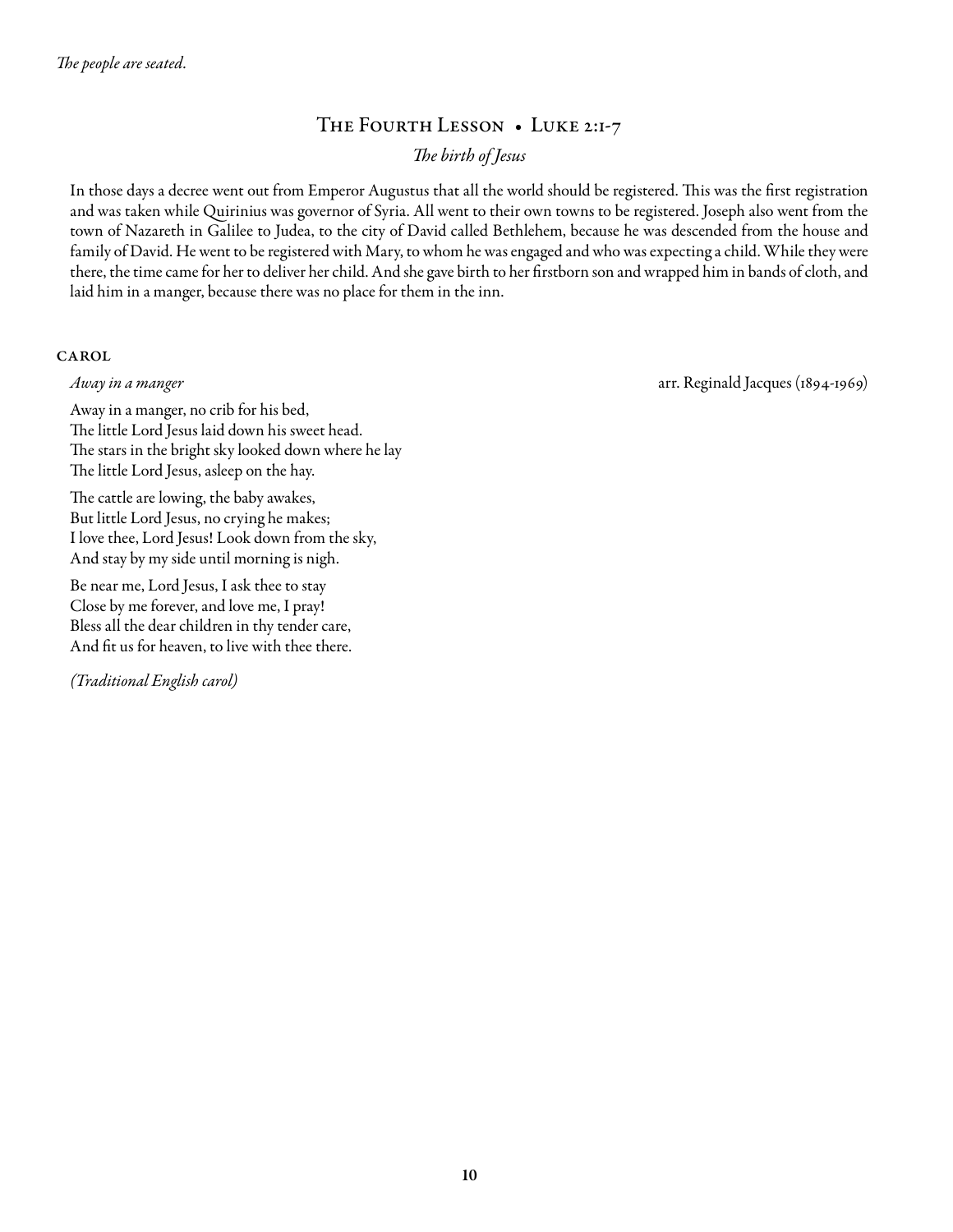# The Fifth Lesson • Luke 2:8-20

# *The shepherds go to the manger*

In that region there were shepherds living in the fields, keeping watch over their flock by night. Then an angel of the Lord stood before them, and the glory of the Lord shone around them, and they were terrified. But the angel said to them, "Do not be afraid; for see—I am bringing you good news of great joy for all the people: to you is born this day in the city of David a Savior, who is the Messiah, the Lord. This will be a sign for you: you will find a child wrapped in bands of cloth and lying in a manger." And suddenly there was with the angel a multitude of the heavenly host, praising God and saying, "Glory to God in the highest heaven, and on earth peace among those whom he favors!" When the angels had left them and gone into heaven, the shepherds said to one another, "Let us go now to Bethlehem and see this thing that has taken place, which the Lord has made known to us." So they went with haste and found Mary and Joseph, and the child lying in the manger. When they saw this, they made known what had been told them about this child; and all who heard it were amazed at what the shepherds told them. But Mary treasured all these words and pondered them in her heart. The shepherds returned, glorifying and praising God for all they had heard and seen, as it had been told them.

#### **CAROL**

*Tomorrow shall be my dancing day* John Gardner (1917-2011)

Tomorrow shall be my dancing day: I would my true love did so chance To see the legend of my play, To call my true love to my dance:

*Refrain: Sing O my love, my love, my love; This have I done for my true love.*

Then was I born of a virgin pure, Of her I took fleshly substance; Thus was I knit to man's nature, To call my true love to my dance:

*Refrain*

*(Traditional English carol)*

In a manger laid and wrapped I was, So very poor this was my chance, Betwixt an ox and a silly poor ass, To call my true love to my dance:

# *Refrain*

Then afterwards baptized I was; The Holy Ghost on me did glance, My Father's voice heard from above, To call my true love to my dance.

# *Refrain*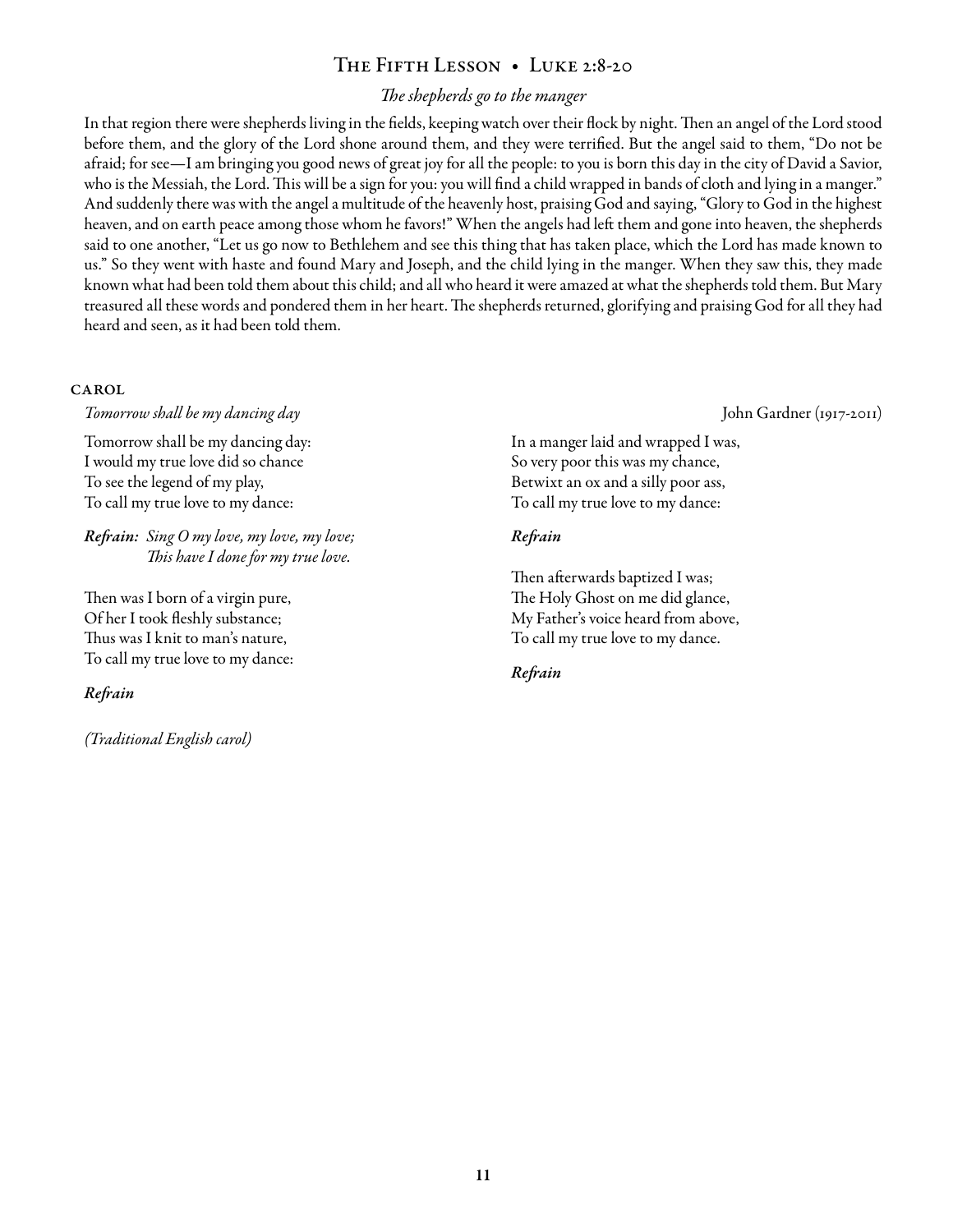# hymn

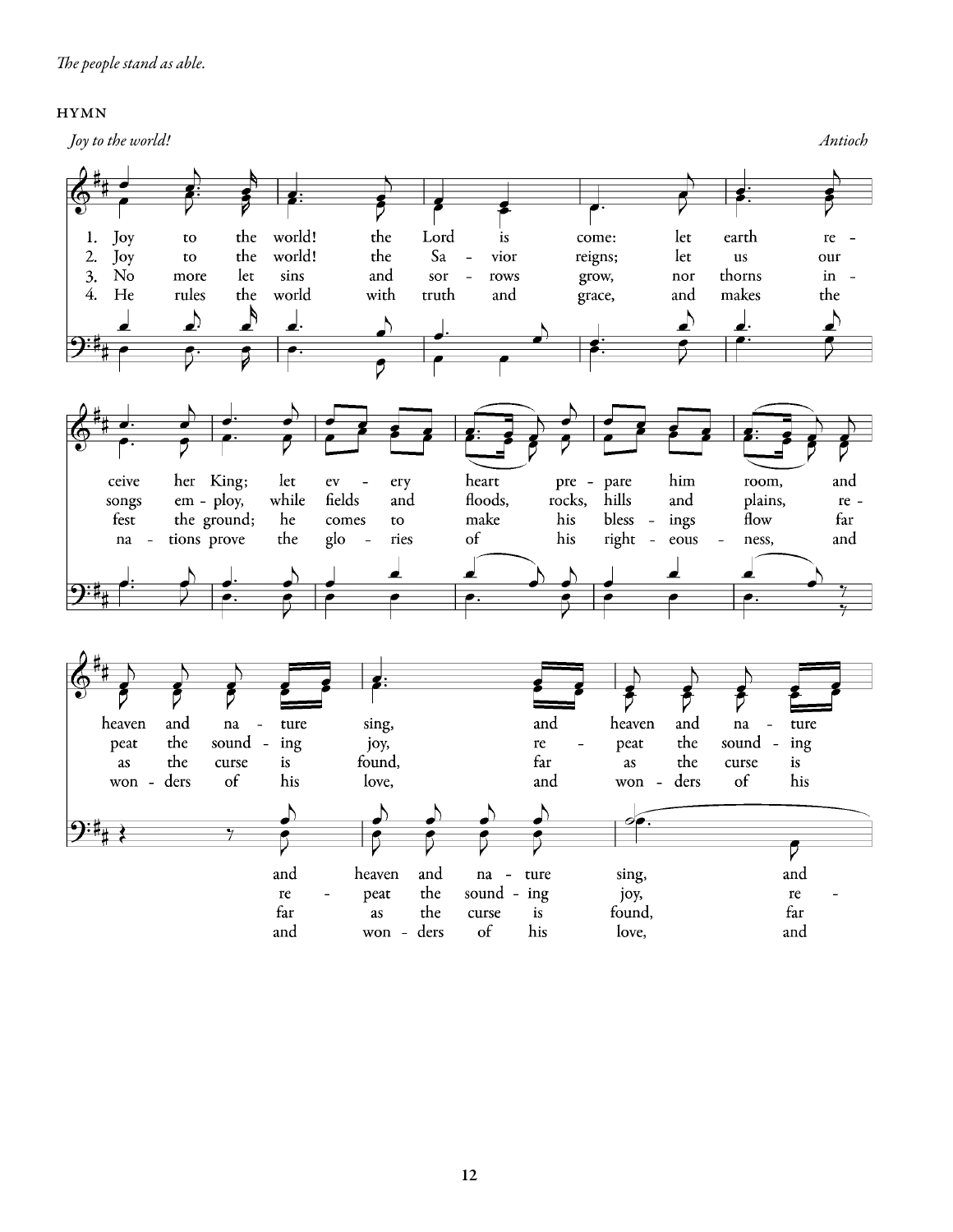

*The people are seated.*

# THE SIXTH LESSON • JOHN 1:1-14

# *The Great Mystery of the Incarnation*

In the beginning was the Word, and the Word was with God, and the Word was God. He was in the beginning with God. All things came into being through him, and without him not one thing came into being. What has come into being in him was life, and the life was the light of all people. The light shines in the darkness, and the darkness did not overcome it. There was a man sent from God, whose name was John. He came as a witness to testify to the light, so that all might believe through him. He himself was not the light, but he came to testify to the light. The true light, which enlightens everyone, was coming into the world. He was in the world, and the world came into being through him; yet the world did not know him. He came to what was his own, and his own people did not accept him. But to all who received him, who believed in his name, he gave power to become children of God, who were born, not of blood or of the will of the flesh or of the will of man, but of God. And the Word became flesh and lived among us, and we have seen his glory, the glory as of a father's only son, full of grace and truth.

homily The Very Reverend Randolph Marshall Hollerith *(December 23)* The Right Reverend Mariann Edgar Budde *(December 24)*

# the offertory

*The people remain seated while an offering is received to support the Cathedral's work of sharing God's love with the world.*

# carol at the offertory

Sing Noel. O come, ye people, gather here to hear the news of good cheer. The King of Kings, the Lamb of God is born today in Bethlehem. Sing Noel.

*(Traditional)*

*African Noel* arr. André Thomas (b. 1952)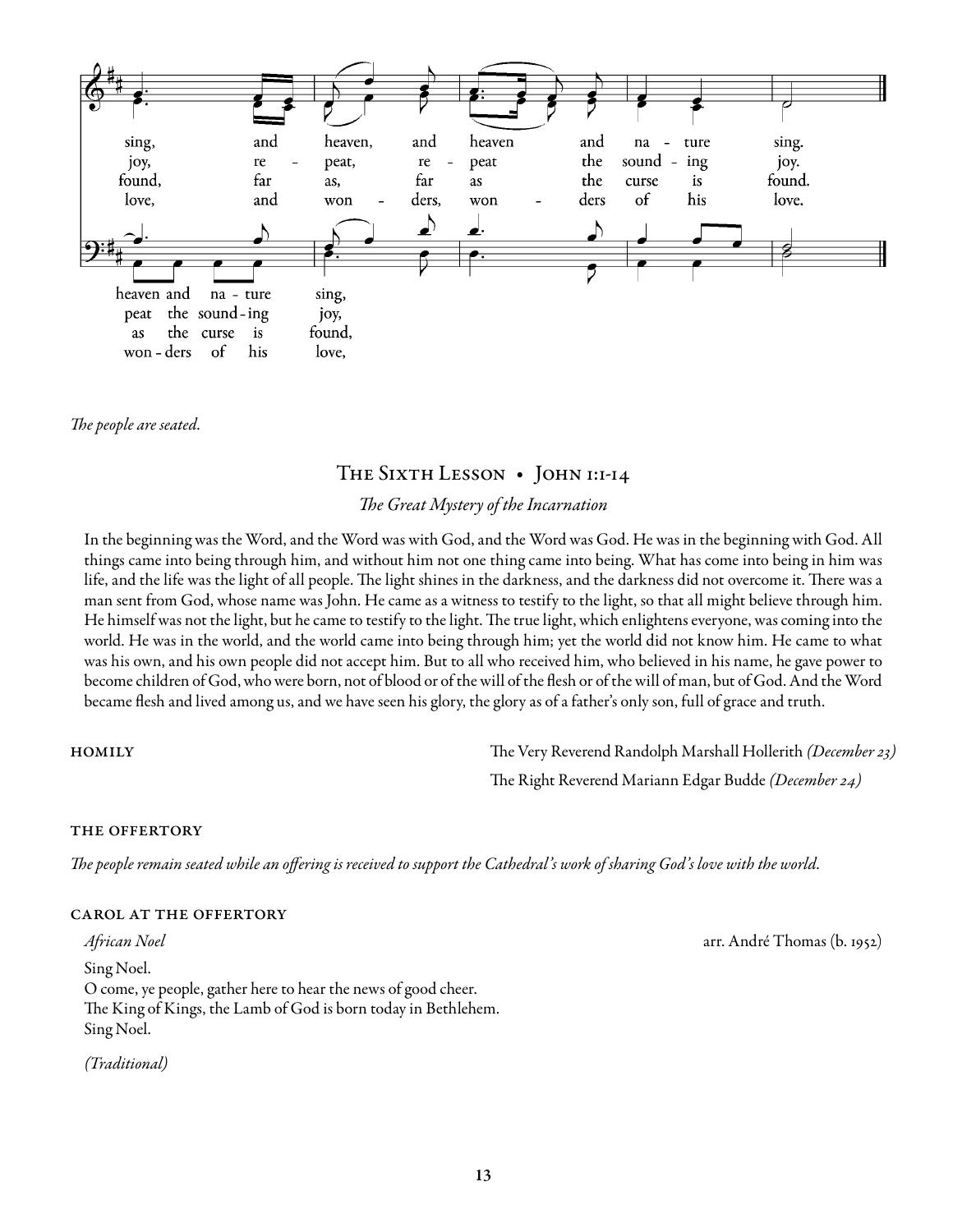# the candle lighting

| Officiant | Christ has brought us out of darkness:  |
|-----------|-----------------------------------------|
| People    | to live in his marvelous light.         |
| Officiant | Jesus Christ is the light of the world: |
| People    | a light no darkness can quench.         |
| Officiant | The shepherds kept watch by night,      |
| People    | and your glory shone round about them.  |
| Officiant | The darkness is not dark to you,        |
| People    | the night is as bright as the day.      |
| Officiant | Let your light scatter the darkness,    |
| People    | and fill your Church with your glory.   |

*The people remain seated as their tapers are lighted from the Advent Wreath. To pass the light, please hold lighted tapers upright and allow others to light their wicks from the flame.*

# carol at the candle lighting

How do you capture the wind on the water? How do you count all the stars in the sky? How do you measure the love of a mother, Or how can you write down a baby's first cry?

*Refrain: Candlelight, angel light, firelight and star-glow, Shine on his cradle till breaking of dawn. Silent night, holy night, all is calm and all is bright, Angels are singing; the Christ child is born.*

*(J. Rutter)*

*Candlelight Carol* John Rutter (b. 1945)

Shepherds and wise men will kneel and adore him, Seraphim round him their vigil will keep. Nations proclaim him their Lord and their Saviour, But Mary will hold him and sing him to sleep.

# *Refrain*

Find him at Bethlehem laid in a manger, Christ our Redeemer asleep in the hay. Godhead incarnate and hope of salvation, A child with his mother that first Christmas Day.

#### *Refrain*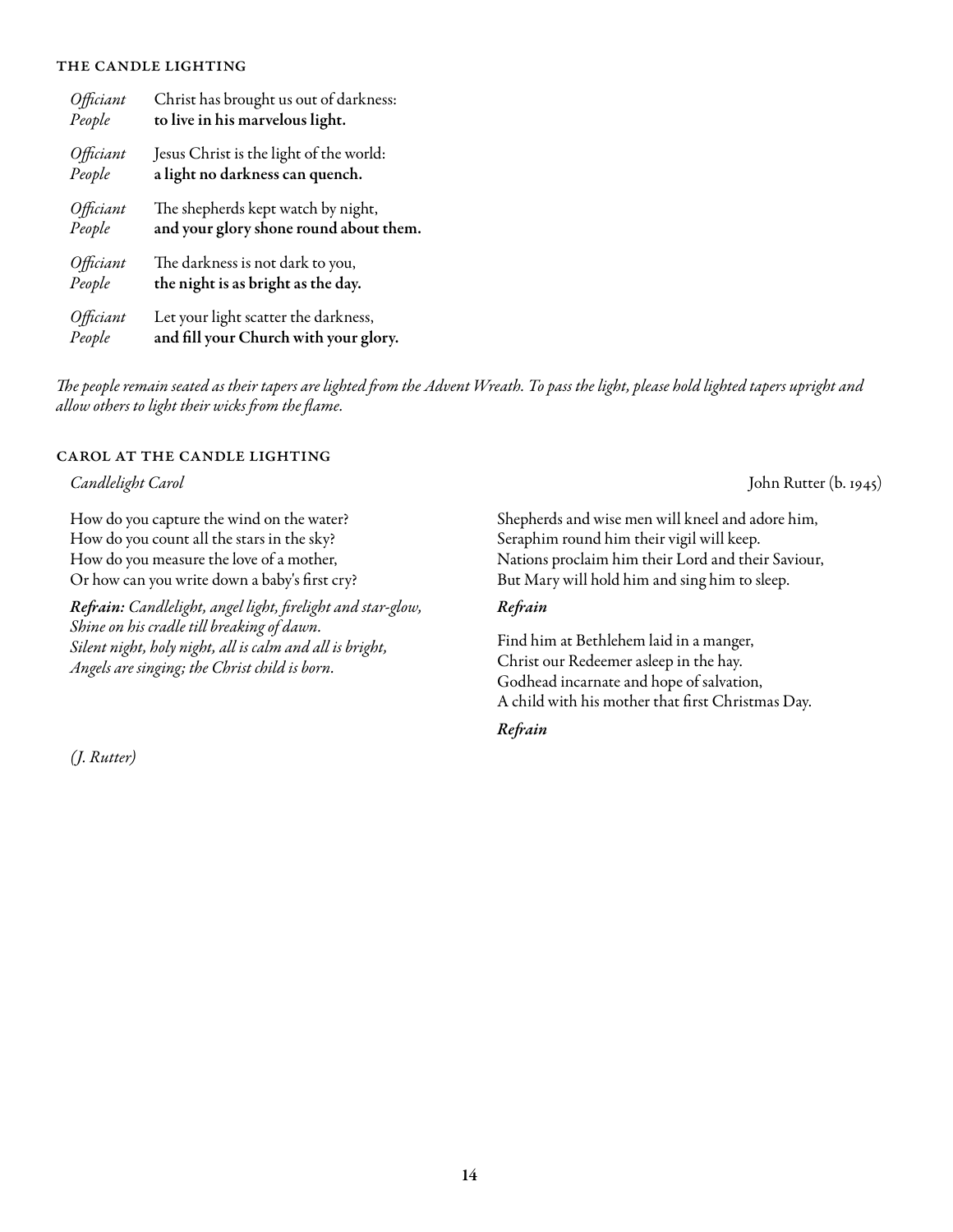# hymn



# the concluding collect

- *Officiant* Almighty God, you have poured upon us the new light of your incarnate Word: Grant that this light, enkindled in our hearts, may shine forth in our lives; through Jesus Christ our Lord, who lives and reigns with you, in the unity of the Holy Spirit, one God, now and for ever.
- *People* Amen.

# the christmas blessing

*The blessing is offered, and the people respond,* Amen*.*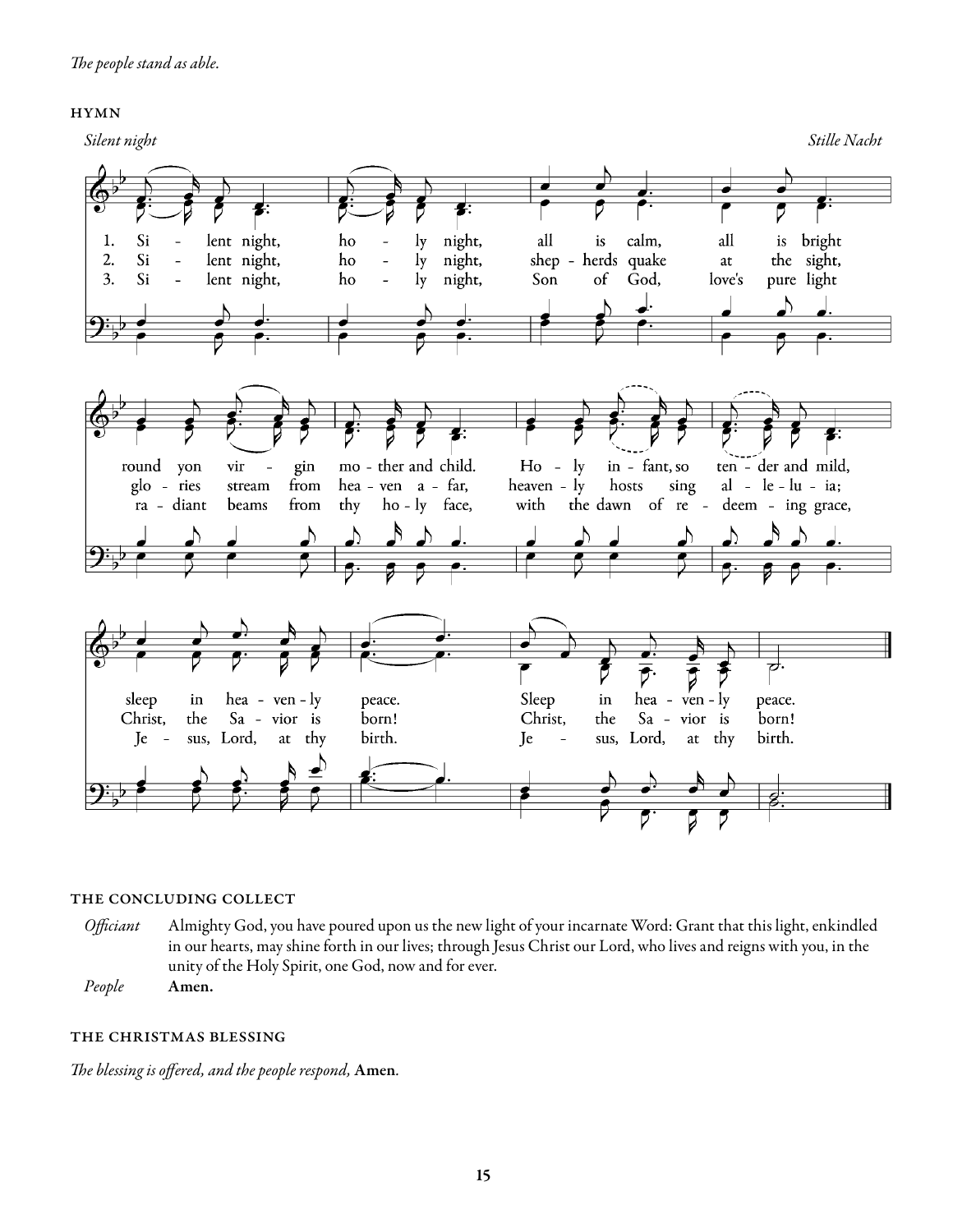# hymn at the closing



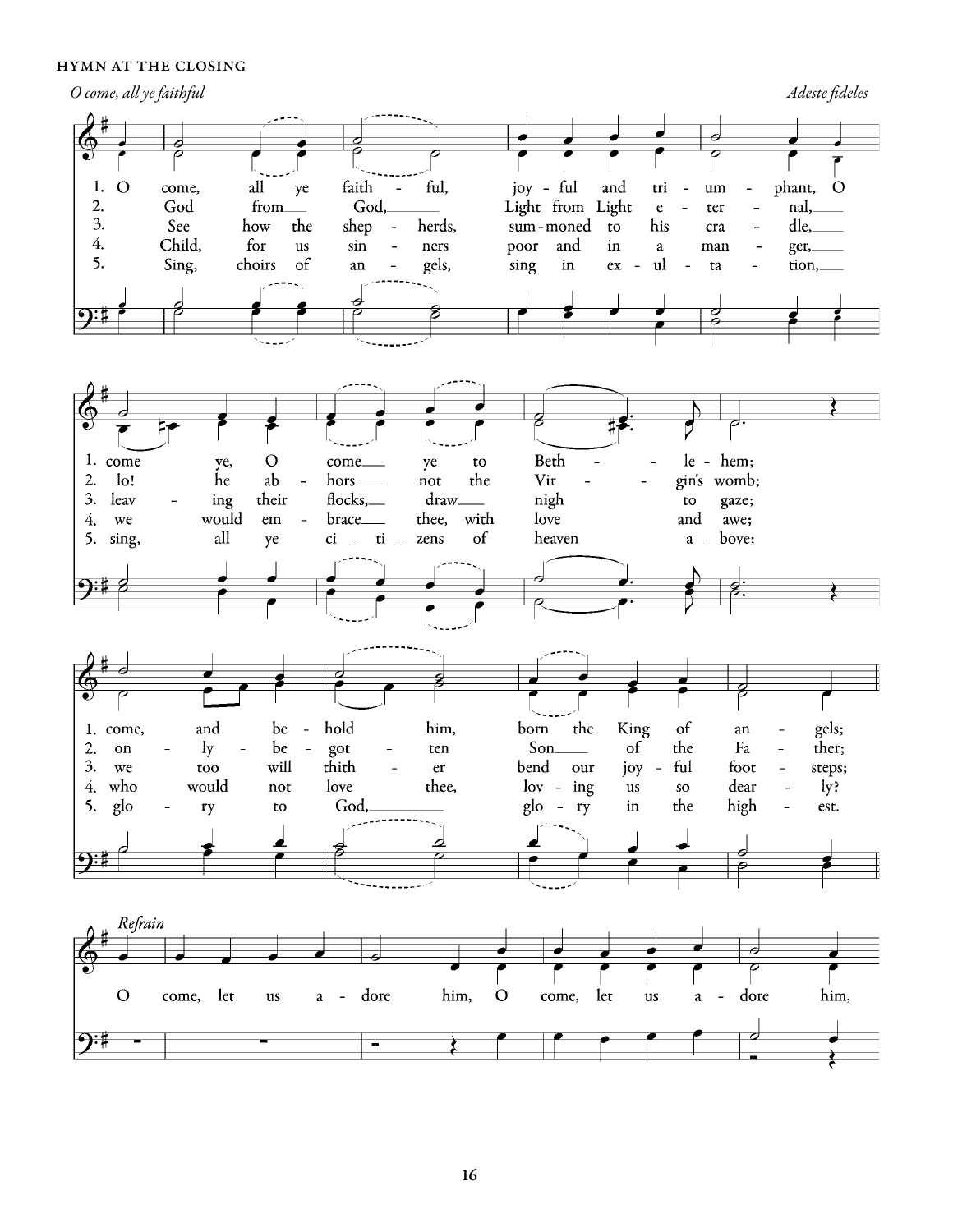

*Please gently extinguish your candles and upon exiting place used tapers in the baskets provided.*

# organ postlude

*Carillon de Westminster,* Op. 54/6Louis Vierne (1870-1937)



A gift in celebration of Christ's birth is made to the glory of God and in thanksgiving for the William Carter and Maurine Stuart families.

# CHRISTMAS DAY ORGAN RECITAL

1:30 p.m.

Join us on Christmas Day as organists George Fergus and Thomas Sheehan play a Christmas recital of traditional and familiar holiday favorites on the Cathedral's Great Organ.

*Thank you for worshiping at Washington National Cathedral, your National Cathedral.* 

The work of the Cathedral in service to the city, the nation, and the world is made possible entirely through private support. The gifts of people from across the country and the world are behind every worship service, concert, public program, and the daily work of maintaining this historic landmark. It is only through your generosity that the Cathedral can fully live into its priorities of welcoming, deepening, convening, and serving.

We invite you to support the mission and ministry of the Cathedral. Visit cathedral.org to sign up for our weekly newsletter. You can also make a gift to help keep the Cathedral strong—either as the plate is passed or via our website.

Thank you in advance for your generosity. Please know that your presence with us today has been a blessing.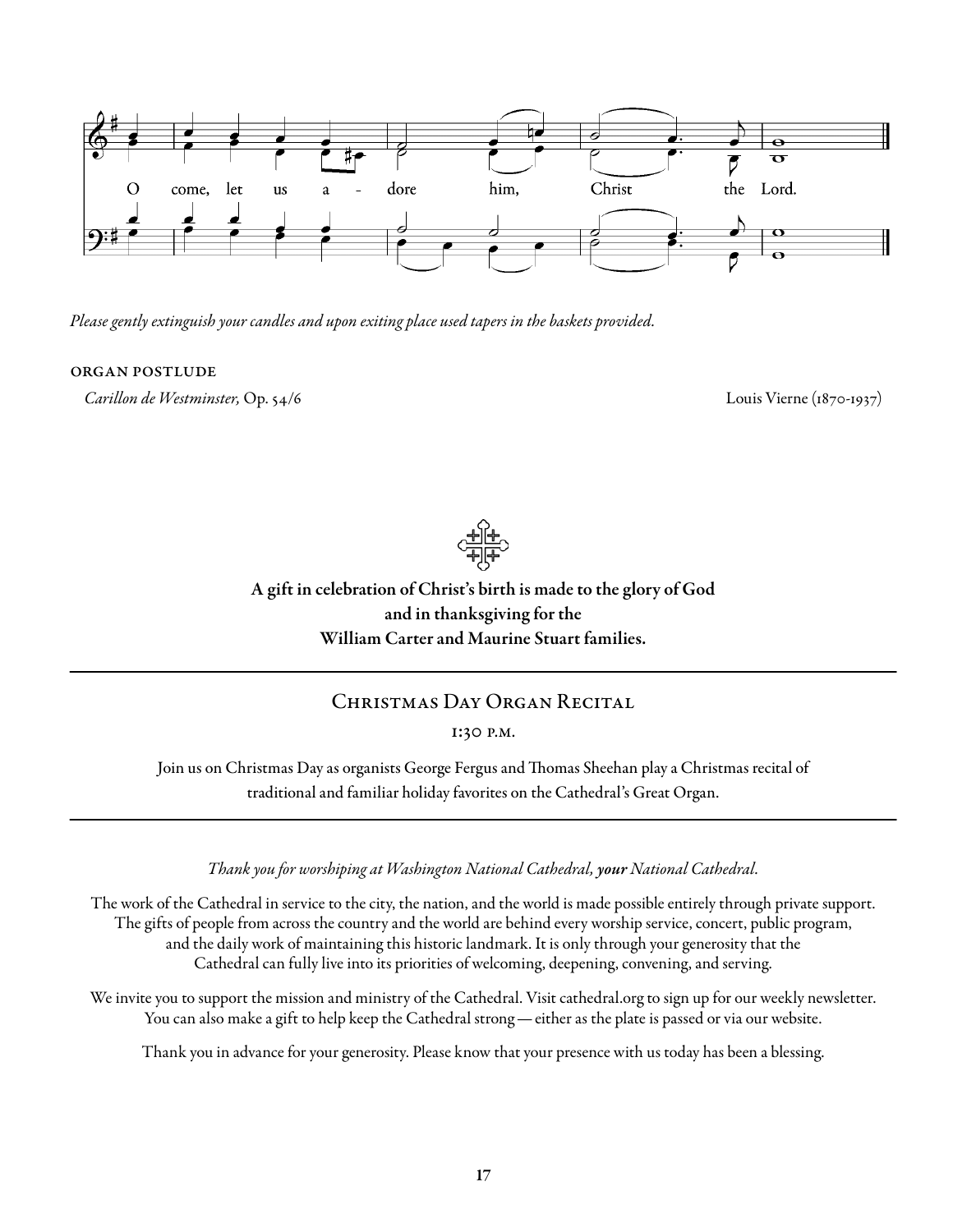sources *&* permissions Bible texts of the Old Testament, Epistle, and Gospel taken from the *New Revised Standard Version Bible,* Copyright 1989, Division of Christian Education of the National Council of the Churches of Christ in the USA. Used by permission. All rights reserved. Opening acclamation (adopted) and form for candle lighting taken from *Common Worship: Times & Seasons,* Copyright 2006, The Archbishops' Council. Used by permission. All rights reserved. Bidding prayer taken from the *The Book of Occasional Services, 2003*, Copyright 2004, Church Pension Fund. Used by permission. All rights reserved. Concluding collect taken from *The Book of Common Prayer*, 1979. Public domain.

*Once in royal David's city*. Text: Sts. 1-2, 4-6, Cecil Francis Alexander (1818-1895), alt. Public domain. St. 3, James Waring McCrady (b. 1938), Copyright 1982, James Waring McCrady. Music: *Irby*, melody Henry John Gauntlett (1805-1876); harm. Arthur Henry Mann (1850-1929). Copyright 1957, Novello and Company Limited. Reprinted under One License #A-709283. *God rest you merry, gentlemen*. Text: London carol, 18th cent. Music: *God Rest You Merry*, melody from *Little Book of Christmas Carols*, ca. 1850. Public domain. *Angels we have heard on high*. Text: French carol; tr. James Chadwick (1813-1882), alt. Public domain. Music: *Gloria*, French carol; arr. Edward Shippen Barnes (1887-1958). Reprinted under One License #A-709283. *Joy to the world!* Text: Isaac Watts (1674-1748), alt. Music: *Antioch*, Georg Frideric Handel (1685-1759); adapt. and arr. Lowell Mason (1792-1872). Public domain. *Silent night*. Text: Joseph Mohr (1792-1848); tr. John Freeman Young (1820-1885). Music: *Stille Nacht*, melody Franz Xaver Gruber (1787-1863); harm. Carl H. Reinecke (1824- 1910). Public domain. *O come, all ye faithful*. Text: John Francis Wade (1711-1786); tr. Frederick Oakeley (1802-1880) and others, alt. Music: *Adeste fideles*, present form of melody attr. John Francis Wade (1711-1786); harm. *The English Hymnal*, 1906. Public domain.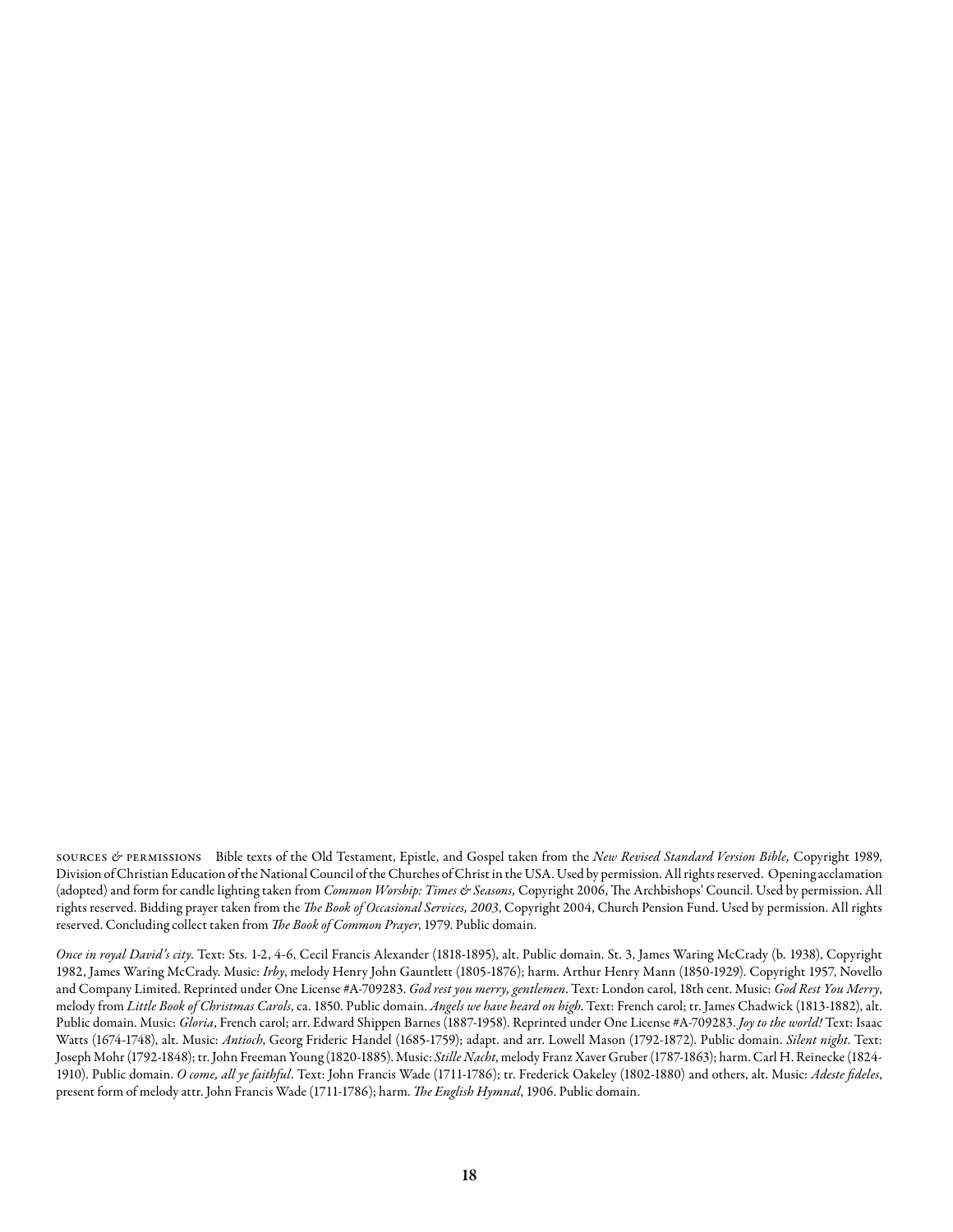

# cathedral church of saint peter *&* saint paul

The Right Reverend Mariann Edgar Budde *Bishop, Episcopal Diocese of Washington*

The Very Reverend Randolph Marshall Hollerith *Dean*

The Reverend Canon Jan Naylor Cope *Provost*

The Reverend Canon Dana Colley Corsello *Canon Vicar* 

The Reverend Canon Kelly Brown Douglas *Canon Theologian*

> The Reverend Andrew K. Barnett *Associate for Worship and Music*

#### musicians

The Cathedral Choir

Canon Michael McCarthy *Director of Music*

George Fergus *Associate Director of Music & Assistant Organist*

Thomas Sheehan *Associate University Organist and Choirmaster Memorial Church, Harvard University*

> Dr. Edward M. Nassor *Carillonneur*

# ushers

Kerry Fergus *Head Usher*

Angela Wilson *Deputy Head Usher*

Sara Kirsch Dosha LaRosa Aneisha Persaud Sarah Rockwood The Reverend Canon Rosemarie Logan Duncan *Canon for Worship*

The Reverend Canon Leonard L. Hamlin, Sr. *Canon Missioner*

The Reverend Canon Samuel Van Culin *Canon Ecumenist*

#### vergers

Dr. Torrence N. Thomas *Head Cathedral Verger*

> G. Scott Sanders *Cathedral Verger*

G. Stanley Utterback, Jr. *Assistant Cathedral Verger*

> Joyce A. Michelini Verne Rinker

> > acolytes

Robert S. Shekoyan, *Senior Head Acolyte*

Shannon A. O. Ayers *&* Dan Vinh Huynh, *Head Acolytes*

Edward Bartram, Gabrielle Cestari, Emily Kim Clark Klitenic, Mary Morgan Lilley Arrieanna Solomon, Isabel Steinberg

# **READERS**

*December 23* Edward Bartram Edward Hayes, Jr. Sandra Caracciolo Tanya Aquino Gabriel Kajeckas

Annalise Weber Andres Contreras-Villalta Catherine R. Lincoln Duane Gelderloos Christine Bingaman

*December 24*